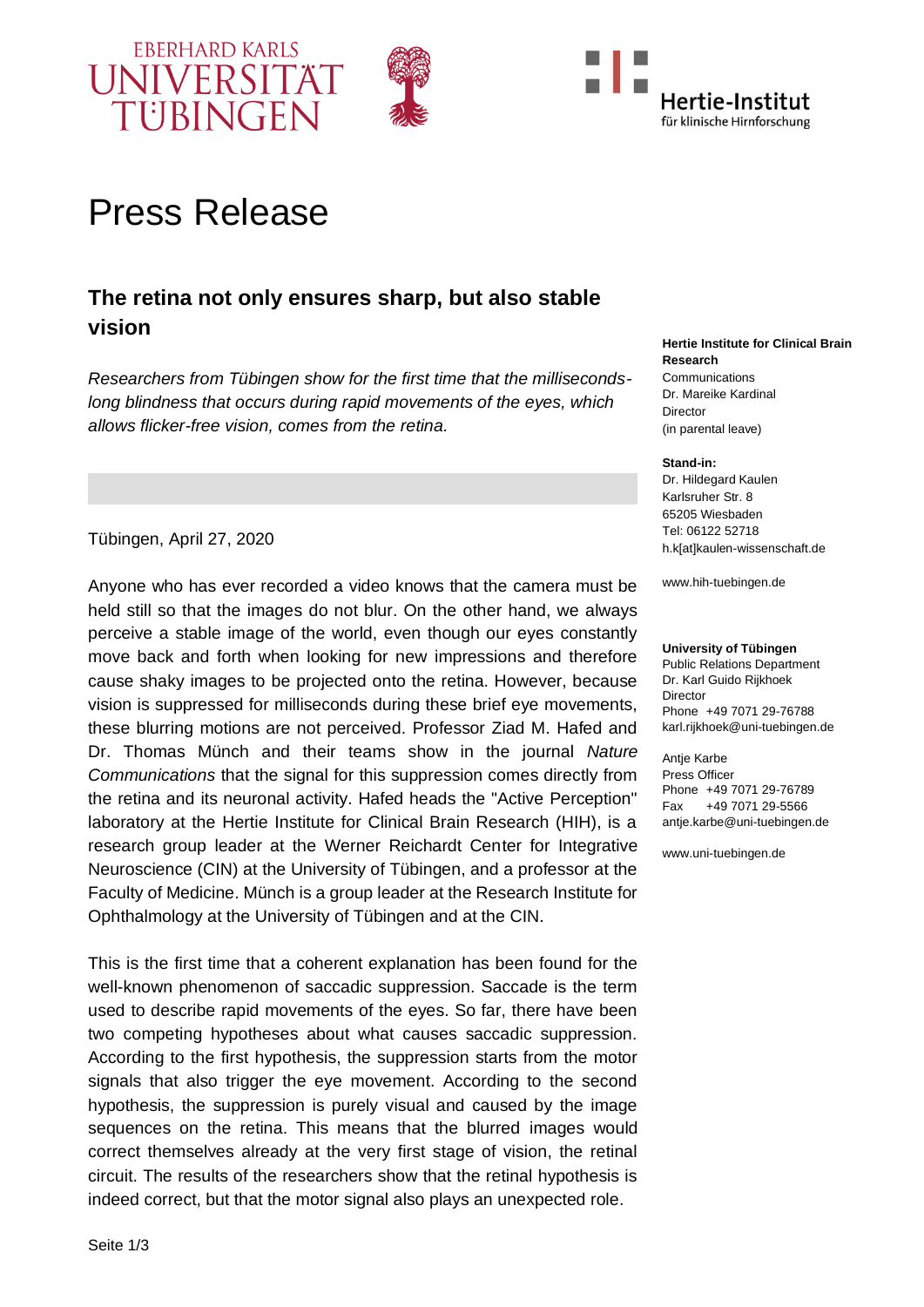Hafed, Münch, and their colleagues based their conclusions on various experiments. Initially, they asked subjects to look at high-resolution, computer-generated images of coarse and fine surfaces, which simulated the properties of natural images. They faded in short flashes of light of different strengths while the test subjects moved their eyes. Saccadic suppression made subjects unaware of the flashes, unless they were bright enough. It turned out that the ultra-short blindness was dependent on the displayed image. The suppression was stronger in the images with a coarse texture. It started earlier and lasted longer than in the images with a fine texture. "The fact that the strength and length of the suppression depended on the textures depicted could only mean that the trigger had to be visual," says Hafed. "We then confirmed this in many other experiments." Among other things, the scientists were able to show that the visual signal is already suppressed when it leaves the eye. "The retina therefore contributes directly to our stable visual impression," says Münch. "It detects that the world is rushing by and regulates the sensitivity for a short time."

In order to explore the influence of the eve movement trigger itself, the scientists conducted an experiment in which the test subjects either moved their eyes over an object or kept their eyes still while the object was moving. The image sequences on the retina were the same in both cases, and saccadic suppression occurred in both cases. However, the suppression with real eye movements lasted much shorter. "We conclude that the movement signal makes a difference in the duration of saccadic suppression," Saad Idrees and Matthias Baumann explain. They are the two doctoral students who carried out the experiments. "So, the movement trigger is still relevant."

The results are also of medical relevance. Maybe they help people who can no longer see their world in a stable way due to illness. "This can be a very stressful symptom, for example in multiple sclerosis or Parkinson's disease," says Hafed. "Perhaps special computer-controlled glasses can support these patients in the future to straighten the unstable pictures."

**Original Publication** Idrees S., Baumann M.P., Franke F., Münch T.A., Hafed Z.M. (2020): Perceptual saccadic suppression starts in the retina, Nature Communications. <https://doi.org/10.1038/s41467-020-15890-w>